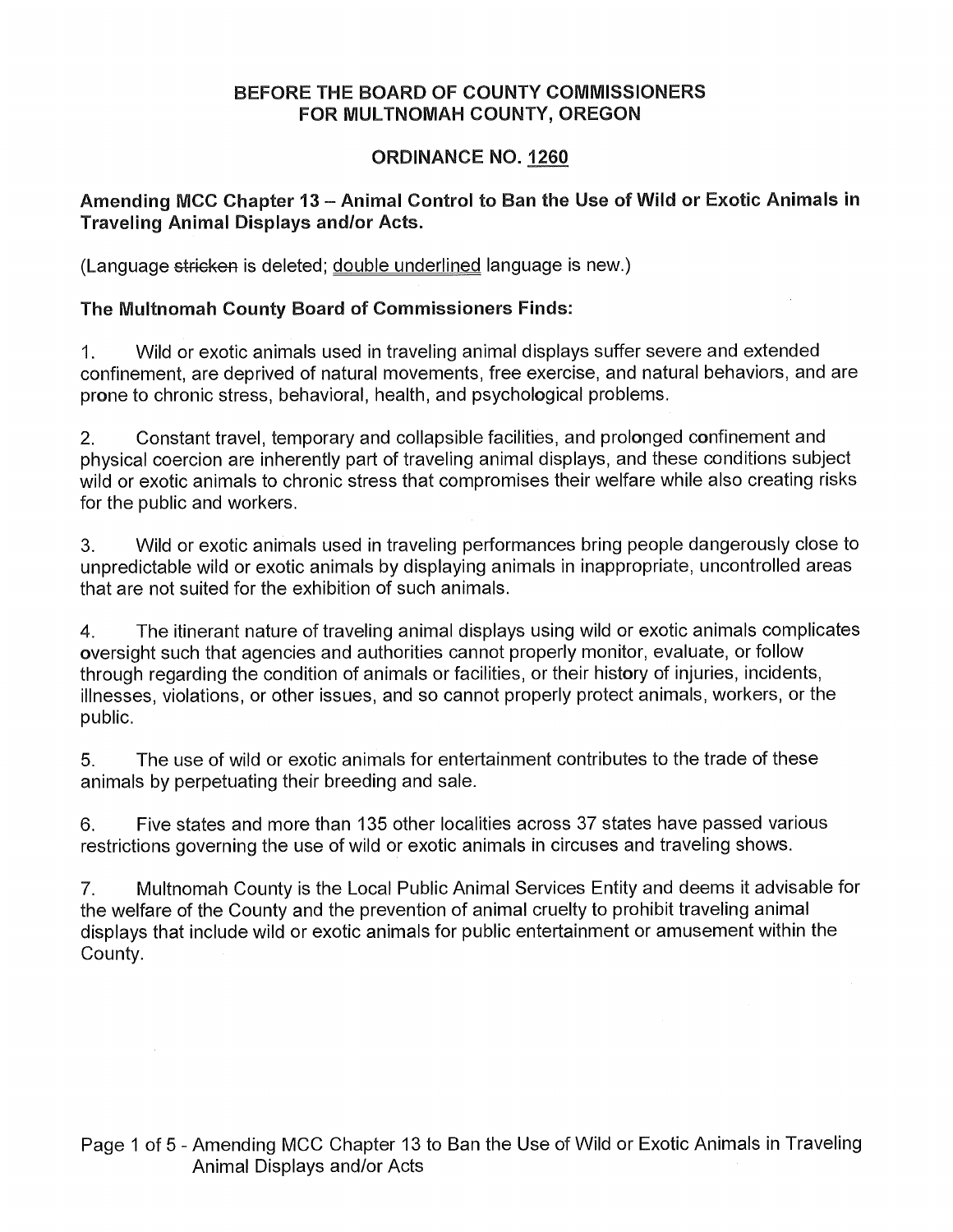### **Multnomah County Ordains as Follows:**

**Section 1.** MCC § 13.002 is amended as follows:

### **§ 13.002 DEFINITIONS.**

For the purpose of this chapter, the following definitions shall apply unless the context requires a different meaning.

\* \* \*

**ANIMAL DISPLAY.** Any exhibition, fair, act, circus, ride, trade show, carnival, race, parade, or similar undertaking in which a wild or exotic animal is required to perform tricks give rides, or participate as accompaniments for the purpose of entertainment, amusement, or benefit of a live audience, whether or not a fee is charged.

\* \* \*

### **DEPARTMENT DIVISION.** Multnomah County Animal Services.

 $* * *$ 

**DIRECTOR.** The Director of the Multnomah County Aanimal control division of the county, or the director's Sservices or designee.

**MOBILE OR TRAVELING HOUSING FACILITY.** Any transporting vehicle such as a truck, trailer or railway car, used to transport or house wild or exotic animals while traveling for an animal display.

\* \* \*

\* \* \*

**TRAVELING ANIMAL DISPLAY.** Any animal display in which wild or exotic animals are transported to, from or in between locations for the purpose of such animal display, in a mobile or traveling housing facility. This shall not include the transportation of a wild or exotic animal between United States Department of Agriculture licensed sanctuaries and zoos for the purpose of providing lifetime care.

\* \* \*

**WILD OR EXOTIC ANIMAL.** Any live animal, excluding livestock, from any of the following scientific classifications:

(1) Artiodactyla (including hippopotamuses, giraffes, camels, but excepting alpaca, cattle, llama, swine, sheep, and goats);

(2) Crocodilia (including alligators and crocodiles):

Page 2 of 5 - Amending MCC Chapter 13 to Ban the Use of Wild or Exotic Animals in Traveling Animal Displays and/or Acts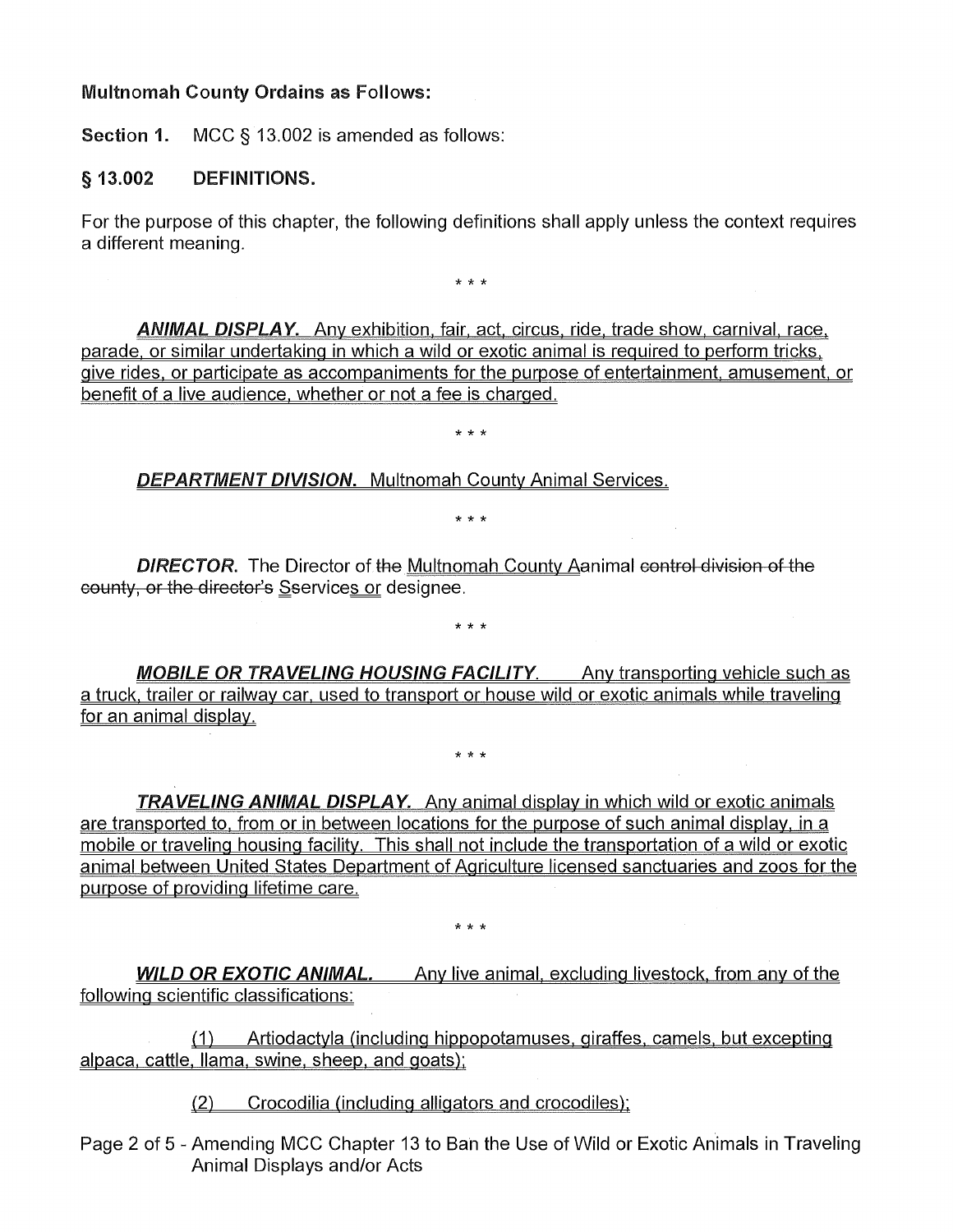(3) Elasmobranchii (including nurse sharks and lemon sharks);

(4) Elephantidae (elephants).

(5) Felidae (including tigers, lions, jaguars, leopards, cheetahs, and cougars, or any hybrid thereof, but excluding domestic cats);

(6) Hyaenidae (hyenas):

(7) Marsupialia (including kangaroos);

(8) Non-human primates (including apes, monkeys, and lemurs);

(9) Perissodactyla (including rhinoceroses, tapirs, and zebras, but excluding horses, donkeys, and mules);

(10) Pinnipedia (including seals, sea lions, and walruses);

(11) Struthio (ostriches): and

(12) Ursidae (bears).

**Section 2.** MCC § 13.154 is amended as follows:

(A) It is unlawful to harbor and/or own an exotic or dangerous animal.

(B) The following facilities, institutions, persons, entities, associations and government agencies are exempt from compliance with § 13.154(A):

(1) Any facility accredited by the Association of Zoos and Aquariums (AZA);

(2) Any licensed or accredited research or medical institution, including any such institution dedicated to the training of exotic primates for service animals;

(3) Licensed or accredited educational institutions;

(4) Veterinary clinics in possession of exotic animals for treatment or rehabilitation purposes;

(5) Traveling circuses or carnivals;

 $(65)$  Persons temporarily transporting exotic animals through the county provided that the transit time shall not be more than three days.

(76) Any person or facility licensed as an exhibitor or breeder by the United States Department of Agriculture (USDA) under the Animal Welfare Act.

Page 3 of 5 - Amending MCC Chapter 13 to Ban the Use of Wild or Exotic Animals in Traveling Animal Displays and/or Acts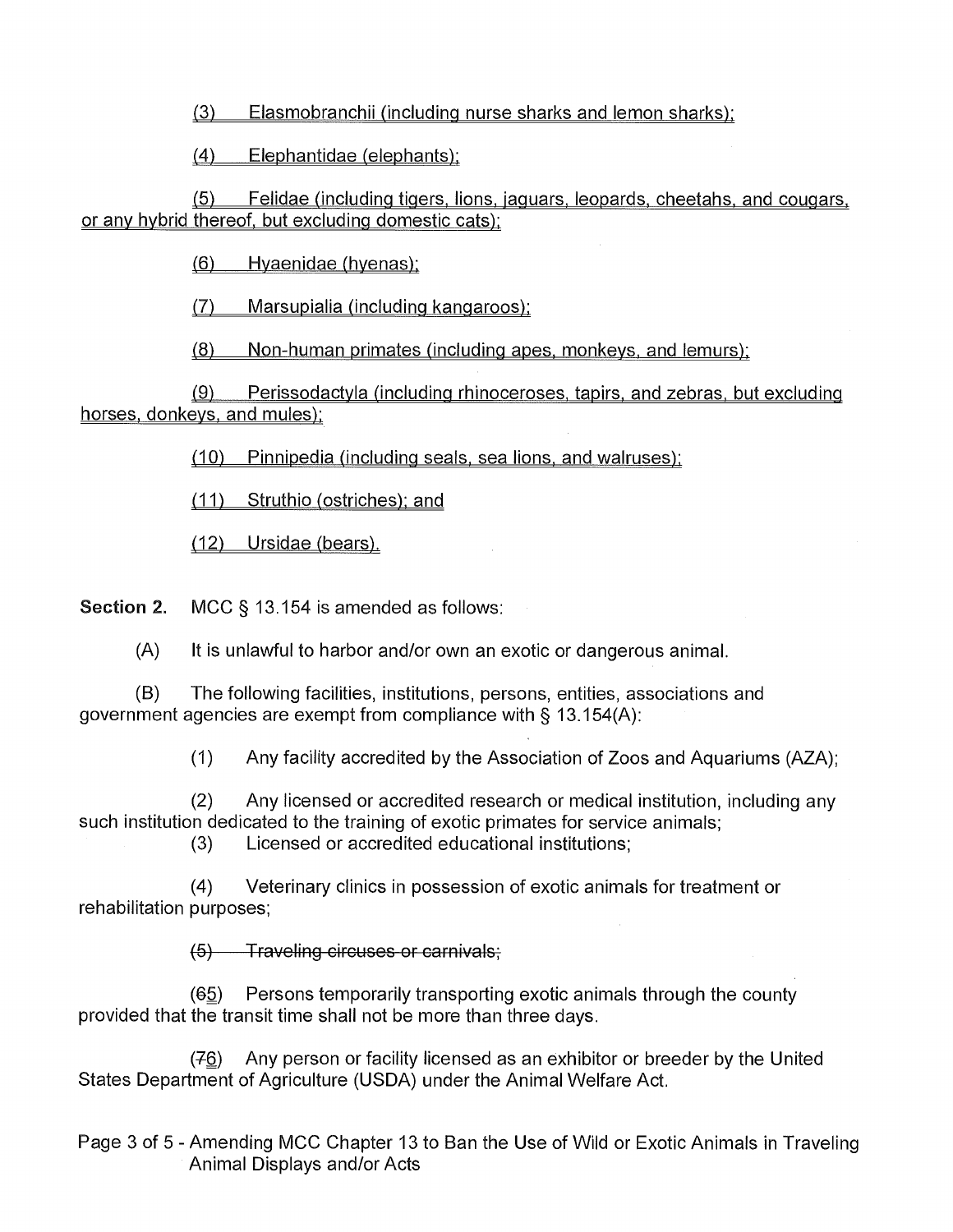$(87)$  Persons owning or keeping a trained exotic primate as a service animal and who have submitted a sworn affidavit affirming the need for the service animal in their personal dwelling.

\* \* \*

**Section 3.** MCC § 13.600 is added as follows:

### **§ 13.600 PROHIBITIONS.**

It shall be unlawful for any person to allow for the participation of a wild or exotic animal in a traveling animal display.

**Section 4.** MCC § 13.610 is added as follows:

**§ 13.610 EXEMPTIONS.** 

For the purposes of this chapter, the following exemption applies:

 $(1)$  The employee or contractor of a filmmaker (as defined in ORS Title 26A Chapter 284.368) for the purposes of producing a film (as defined in ORS Title 26A Chapter 284.368) is exempt from the provisions of the ordinance.

**Section. 5.** MCC § 13.620 is added as follows:

#### **§ 13.620 INSPECTIONS.**

The Director shall have authority to inspect and investigate potential violations of this subchapter.

**Section. 6.** MCC § 13.630 is added as follows:

#### **§ 13.630 ENFORCEMENT.**

(1) The Director shall monitor and enforce compliance with this subchapter.

(2) Enforcement may be initiated by compliant.

(3) The Director may issue civil penalties based upon a finding that a person is in violation of this subchapter.

**Section 7.** MCC § 13.640 is added as follows:

### **§ 13.640 PENALTIES.**

Any persons, facilities, institutions, persons, entities, associations, or government agencies found to have violated any provision of this subchapter shall be subject to a fine for a Class A

Page 4 of 5 - Amending MCC Chapter 13 to Ban the Use of Wild or Exotic Animals in Traveling Animal Displays and/or Acts